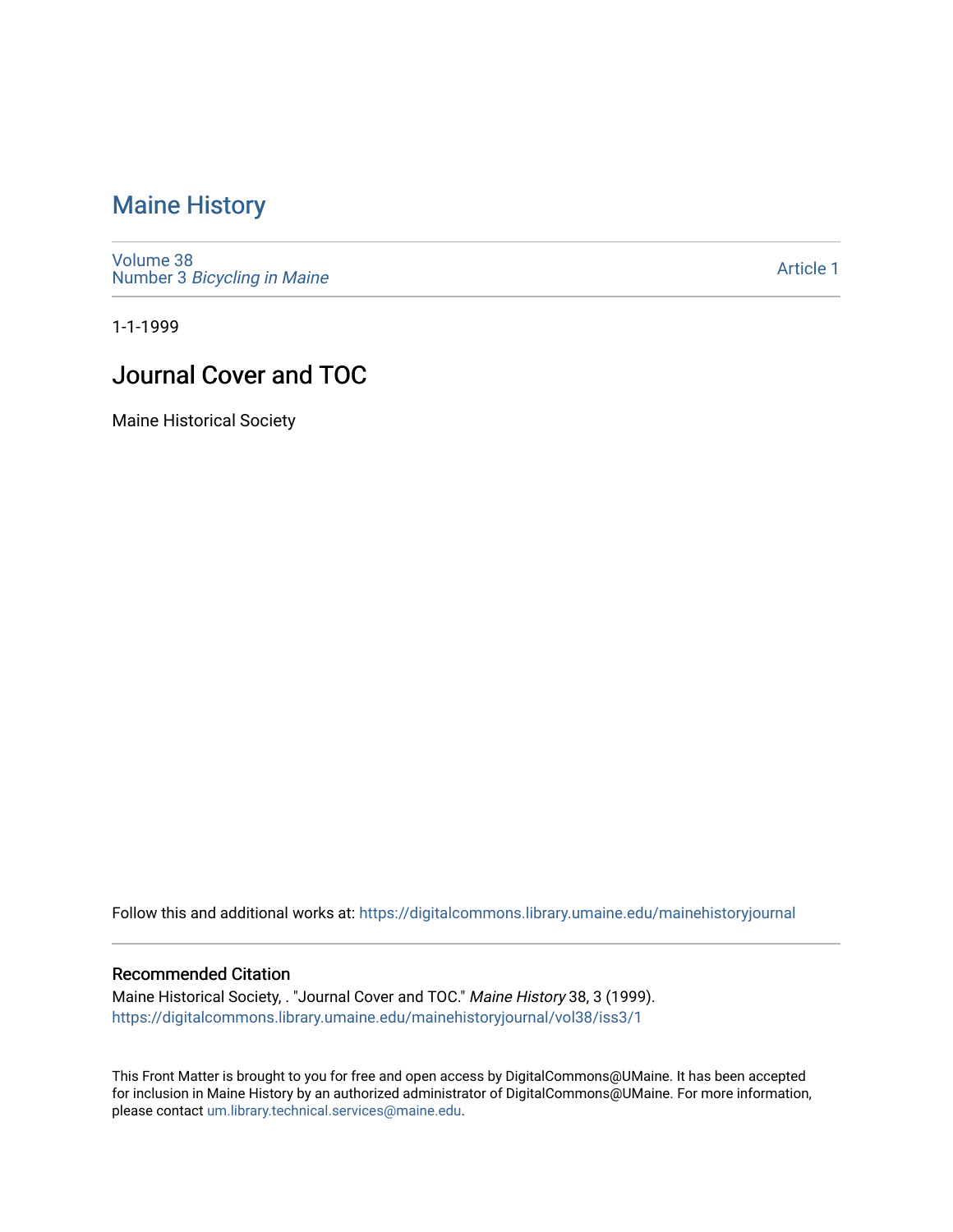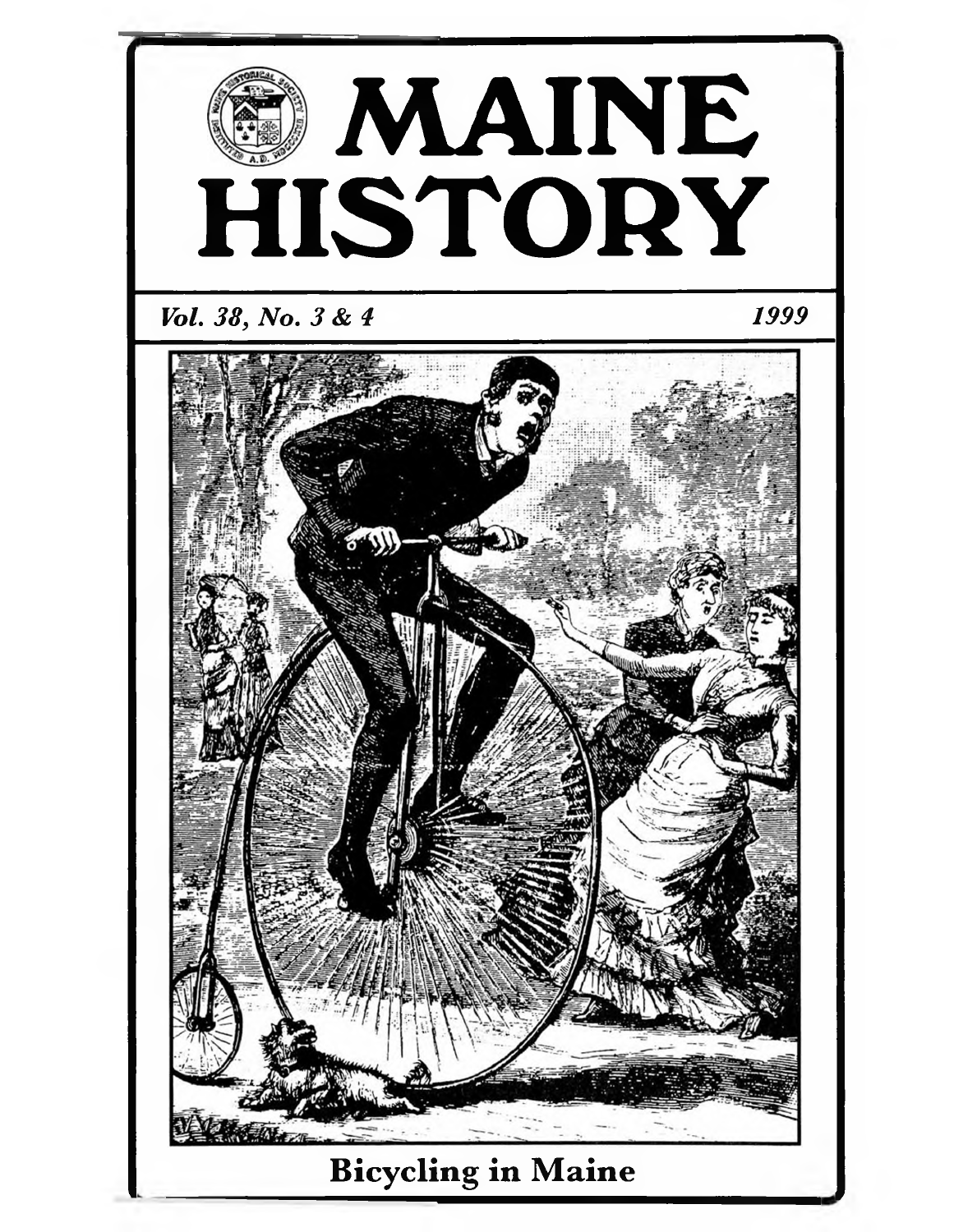### *Editors* **RICHARD W. JUDD MARTHA J. MCNAMARA**

*Editorial Associate* **KEVIN B. MARSH** 

#### EDITORIAL BOARD

*Chairman* **ROBERT H. BABCOCK, UNIVERSITY OF MAINE** 

**EMERSON BAKER SALEM STATE UNIVERSITY** 

**JOYCE BUTLER MAINE HISTORICAL SOCIETY** 

**EDWIN A. CHURCHILL MAINE STATE MUSEUM** 

**RICHARD CONDON UNIVERSITY OF MAINE AT FARMINGTON** 

**JOSEPH CONFORTI NEW ENGLAND STUDIES UNIVERSITY OF SOUTHERN MAINE** 

**J a c q u e s Do w n e s UNIVERSITY OF NEW ENGLAND** 

**JOEL EASTMAN UNIVERSITY OF SOUTHERN MAINE** 

**MAUREEN ELGERSMAN LEE UNIVERSITY OF SOUTHERN MAINE**  **GRETCHEN FAULKNER HUDSON MUSEUM UNIVERSITY OF MAINE** 

**GREGORY P. GALLANT MARGARET CHASE SMITH LIBRARY** 

**STEPHEN HORNSBY CANADIAN-AMERICAN CENTER UNIVERSITY OF MAINE** 

**STANLEY R. HOWE, BETHEL HISTORICAL SOCIETY** 

> **ARTHUR M. JOHNSON UNIVERSITY OF MAINE EMERITUS**

> > **JAMES LEAMON BATES COLLEGE**

**SARAH MCMAHON BOWDOIN COLLEGE** 

**HARALD PRINS KANSAS STATE UNIVERSITY** 

**ALICE R. STEWART UNIVERSITY OF MAINE EMERITUS** 

*Book Review Editor* **STANLEY R. HOWE** 

(Send book review inquiries to Stanley R. Howe, Director, Bethel Historical Society, Dr. Moses Mason House, Bethel, ME 04217)

The *Maine History* is published at 345 Stevens Hall, University of Maine, Orono, Maine 04469.

The Maine Historical Society assumes no responsibility for the opinions and interpretations expressed by its contributors.

The articles appearing in the *Qiiarterly* are abstracted in *Historical Abstracts and America: History and Life,* published by the American Bibliographic Center.